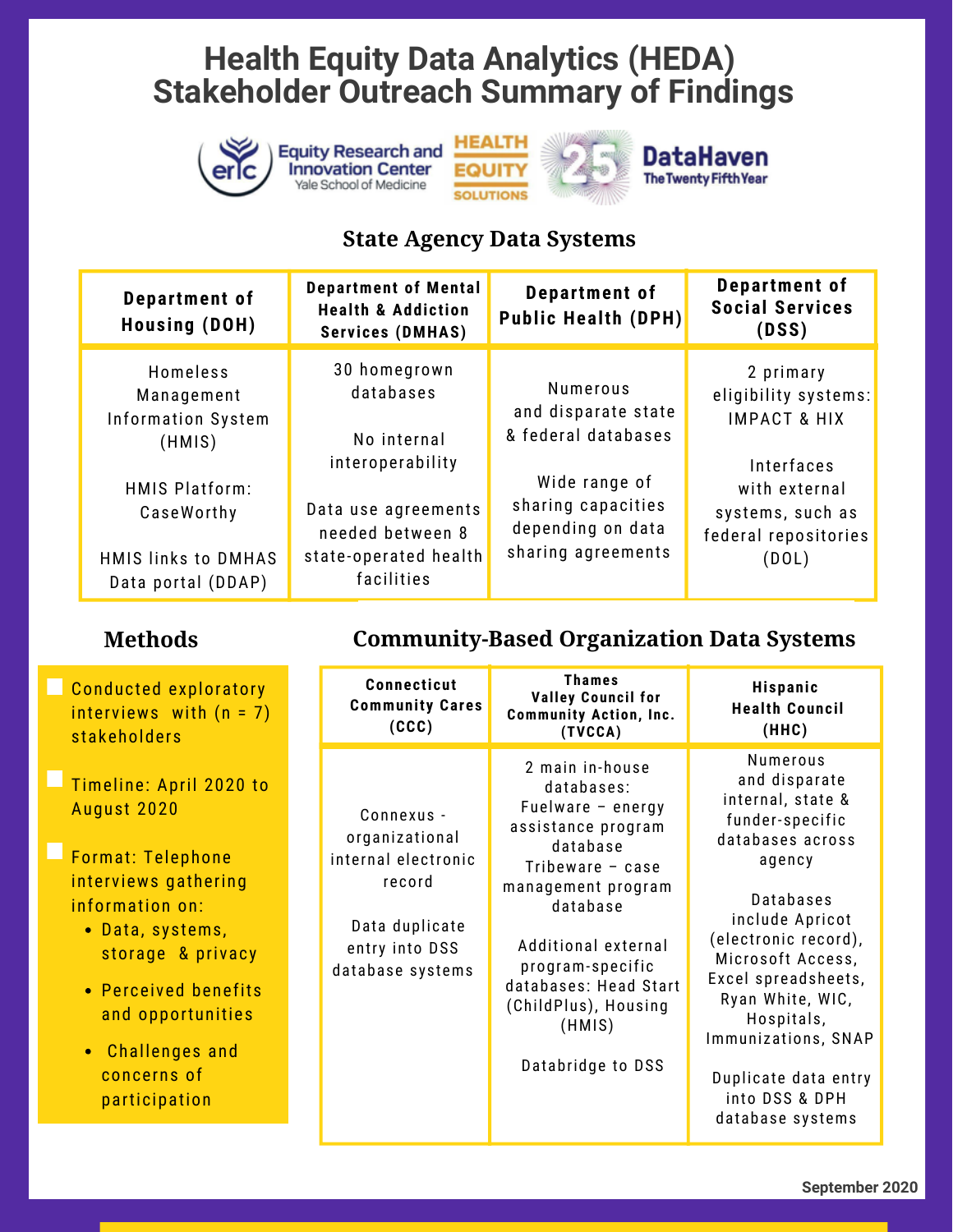





#### **Potential benefits of Signing onto the HIE**

| <b>State agencies</b>                                                                                                                                                                                                                                                                                                                                                                                                                                                                                                                                           | <b>Community-based organizations</b>                                                                                                                                                                                                                                                                                                                                                                        |
|-----------------------------------------------------------------------------------------------------------------------------------------------------------------------------------------------------------------------------------------------------------------------------------------------------------------------------------------------------------------------------------------------------------------------------------------------------------------------------------------------------------------------------------------------------------------|-------------------------------------------------------------------------------------------------------------------------------------------------------------------------------------------------------------------------------------------------------------------------------------------------------------------------------------------------------------------------------------------------------------|
| • Elevating existing data with granular<br>race/ethnicity detail to highlight disparities,<br>inform programs and resource distribution.<br>• Improving surveillance and addressing data<br>lag by enabling data to be captured directly<br>from providers.<br>• Enabling data matches with other state<br>agencies and increasing possibility of cross-<br>agency collaborations.<br>• Comparative data analytics across payers.<br>Matching missing data (e.g. race & ethnicity<br>for surveillance; data needed by provider to<br>optimize delivery of care) | • Enabling real-time data pulls<br>• Preventing duplicate data entry<br>• Facilitating access to state data to develop<br>resources (e.g. for CHWs) and support<br>statewide initiatives<br>Integrating health information and social<br>service data embedded in other state<br>agencies into programmatic work and<br>organizational processes (e.g. streamlining<br>outreach, integrating CHWs services) |

### **Stakeholder Challenges/Barriers to Participating in the HIE**

| Varying levels of data infrastructure                                                                                                                                                                                                                                                                                             | Limited interoperability                                                                                                                                                                                                                                                                                             |
|-----------------------------------------------------------------------------------------------------------------------------------------------------------------------------------------------------------------------------------------------------------------------------------------------------------------------------------|----------------------------------------------------------------------------------------------------------------------------------------------------------------------------------------------------------------------------------------------------------------------------------------------------------------------|
| • Stakeholders cited multiple antiquated,<br>disparate informatics systems (internal and<br>external) as a major challenge.                                                                                                                                                                                                       | • Stakeholders cited interoperability as an<br>underlying challenge and highly valued an<br>opportunity enhance this capacity.                                                                                                                                                                                       |
| • CBOs with internally developed databases or<br>electronic records have flexibility to customize<br>or build out data fields. This does not extend<br>to external informatics systems.<br>Agencies have limited flexibility to alter data<br>bases due to mandates or logistic challenges<br>even when they own the data system. | • CBOs bridging internal data systems with<br>external state or programmatic systems are<br>challenged with significant duplicate data<br>entry and related administrative burdens.<br>• Agencies have varying levels of<br>interoperability depending on data<br>infrastructure and legal mandates.                 |
| <b>Legal restrictions</b>                                                                                                                                                                                                                                                                                                         | <b>Operational limitations</b>                                                                                                                                                                                                                                                                                       |
| • Stakeholders ability to share data was limited<br>by various restrictions including Federal and<br>state statutes, HIPAA regulations, data use<br>agreements between organizations.<br>• Data security, privacy and client consent were<br>identified as greatest risk to participation.                                        | • Stakeholders faced varying levels of SDOH<br>analytical capacity depending on program and<br>outcomes of interest.<br>• Inhibiting factors included nonstandard<br>standards and tools for data collection, lack of<br>staff time and resources to process existing<br>data, and limited access to real-time data. |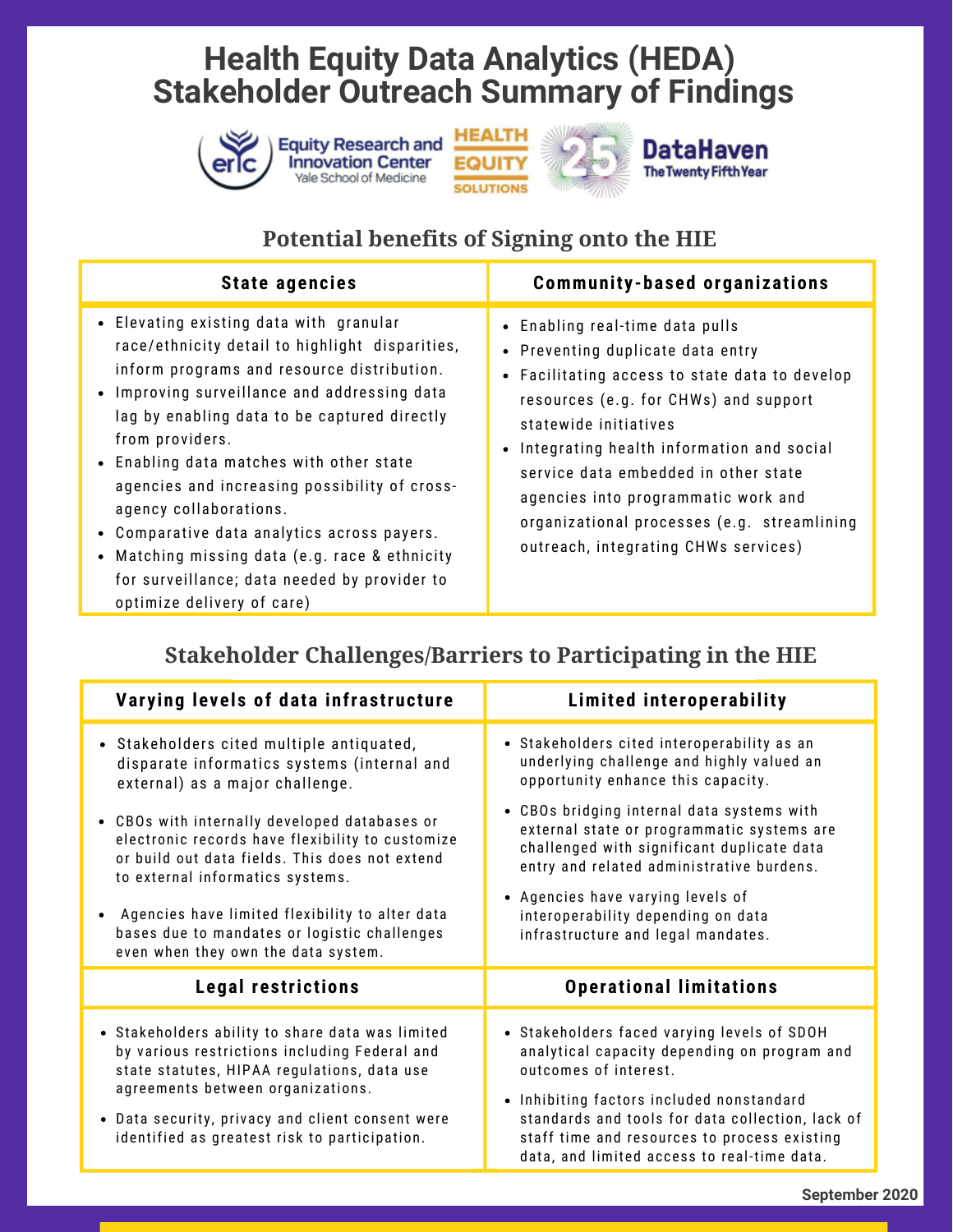





# **The Twenty Fifth Year**

## **Desired Technical Assistance**

| <b>State agencies</b>                                                                                                                                                                   | <b>Community-based organizations</b>                                                                                     |  |
|-----------------------------------------------------------------------------------------------------------------------------------------------------------------------------------------|--------------------------------------------------------------------------------------------------------------------------|--|
| Technical handshake with diverse EMRs and<br>systems to enable receipt of a standard                                                                                                    | Increasing analytic capacity: Support with<br>determining how to optimize the data being                                 |  |
| format of data or case report.<br>Support for providers working with agencies to                                                                                                        | exchanged and types of analytic capacities<br>possible to support an organization's mission.                             |  |
| sustain adoption and buy-in.                                                                                                                                                            | <b>Technical connectivity:</b> expediting adoption of                                                                    |  |
| Legal assistance to navigate various<br>statutory and funding obligations. For example,<br>Opt-in/Opt-out and if specific mental-health<br>opt-in or other accommodations are possible. | electronic record across organization and<br>configuring interface between state agency or<br>funder-mandated databases. |  |

#### **Recommendations Informed by Stakeholder Findings:**

- CBOs and agencies had varying levels of knowledge and understanding of the HIE.
- **Many stakeholders were unable to** contemplate their organization's readiness or TA needs.

#### **Recommendations:**

- **.** Invest in education and development of easily digestible and shareable materials.
- Engage CBOs and state agencies in Opt-in/Opt-out consent education and feedback.
- **Data completeness and quality of health** equity data elements varied widely across stakeholders.

#### **Recommendation:**

Support uniform standard of collection of health equity data elements would help to increase quality and future analytic capacity of the HIE.

## **Desired SDOH Analytic Capacities**

- DSS: Cross-payer examination of equity issues. (e.g. ACE, birth outcomes etc. and areas of the population that are missed when focusing exclusively on Medicaid.)
- DOH: Projections on populations more likely to need housing resources and cross analyzing with cost of resources.
- DMHAS: Analytics that demonstrate the impacting the agency on individuals and populations (e.g. data on factors supporting and impeding recovery including housing, primary care.)
- CCC: Standardized and verifiable tool to capture SDOH. Combining data collected on individual's functional ability or disability with SDOH data for population analytics and individual outreach.
- TVCCA: Easy access granular New London data to support community needs assessments and help shape programming to meet unique needs of their population.